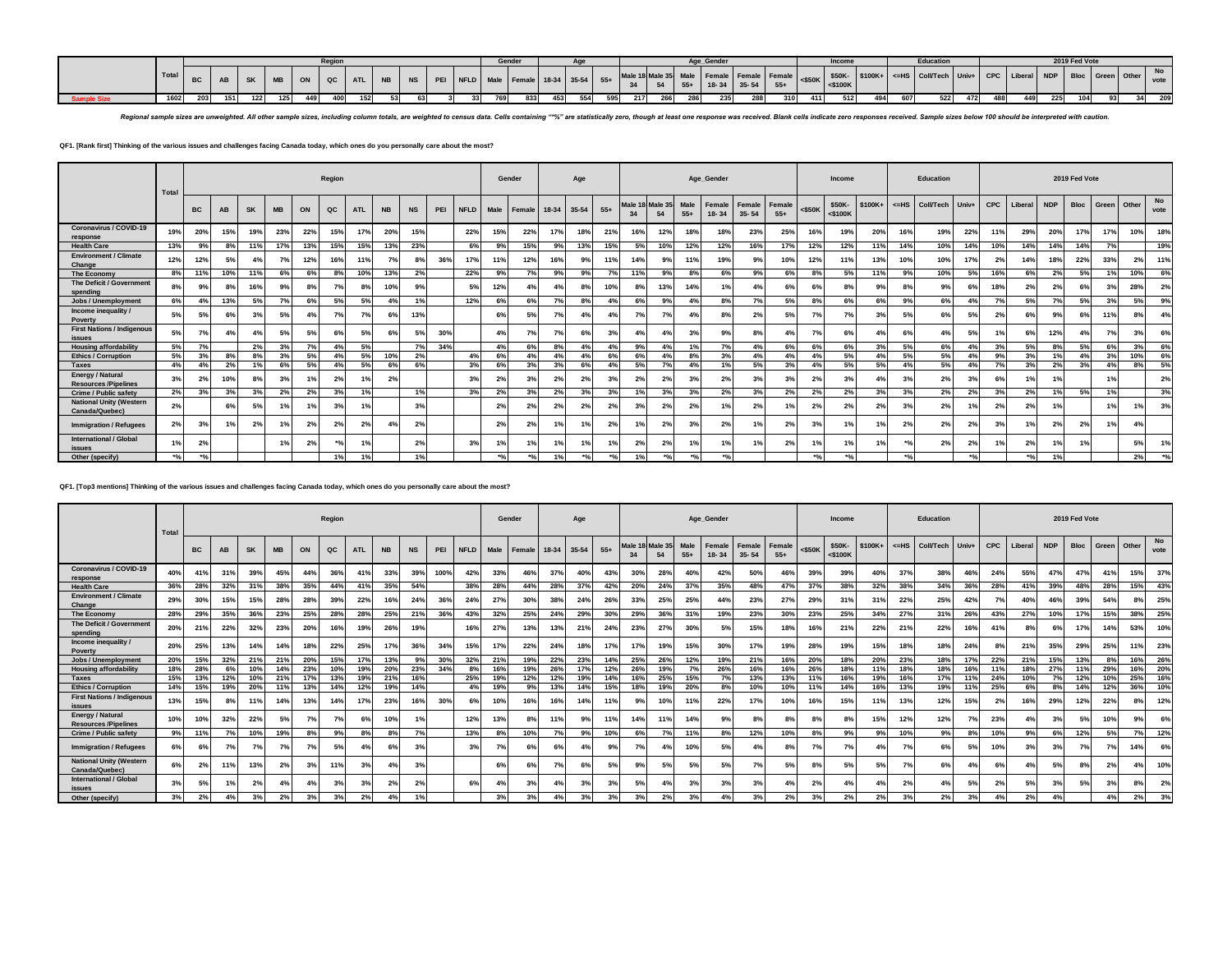#### **QF2. Some people like to follow federal politics and the national political scene, and others not so much. How about you?**

|                                      | Total |     | Region<br>PEI NFLD Male Female 18-34 35-54 55+<br>QC<br><b>SK</b><br><b>ATL</b><br><b>MB</b><br>ON<br><b>NS</b><br>AB<br><b>NB</b> |     |     |     |     |     |     |     |     |     |     | Gender |     | Age |     |     |     |       | Age_Gender |             |                                                            |           | Income     |     |     | Education                                                                                |     |     |     |     | 2019 Fed Vote |     |     |            |
|--------------------------------------|-------|-----|------------------------------------------------------------------------------------------------------------------------------------|-----|-----|-----|-----|-----|-----|-----|-----|-----|-----|--------|-----|-----|-----|-----|-----|-------|------------|-------------|------------------------------------------------------------|-----------|------------|-----|-----|------------------------------------------------------------------------------------------|-----|-----|-----|-----|---------------|-----|-----|------------|
|                                      |       | BC  |                                                                                                                                    |     |     |     |     |     |     |     |     |     |     |        |     |     |     |     |     | $55+$ |            | 18-34 35-54 | Male 18 Male 35 Male   Female   Female   Female  <br>$55+$ | $<$ \$50K | $<$ \$100K |     |     | \$50K-   \$100K+   <=HS   Coll/Tech   Univ+   CPC   Liberal   NDP   Bloc   Green   Other |     |     |     |     |               |     |     | No<br>vote |
| Follow every development<br>closely  | 15%   | 18% | 16%                                                                                                                                | 21% | 16% | 11% | 19% | 12% | 11% | 15% |     | 12% | 21% | 10%    | 16% | 14% | 15% | 23% | 20% | 20%   | 9%         | 8%          | 11%                                                        | 13%       | 15%        | 18% | 12% | 16%                                                                                      | 18% | 16% | 14% | 17% | 21%           | 18% | 29% | 7%         |
| Keep up with most of it              | 54%   | 52% | 52%                                                                                                                                | 52% | 46% | 57% | 53% | 53% | 50% | 52% | 64% | 57% | 59% | 49%    | 50% | 52% | 58% | 55% | 60% | 61%   | 46%        | 45%         | 56%                                                        | 49%       | 55%        | 58% | 48% | 59%                                                                                      | 56% | 59% | 58% | 52% | 55%           | 48% | 47% | 38%        |
| Only follow the really big<br>issues | 28%   | 27% | 27%                                                                                                                                | 24% | 35% | 30% | 23% | 33% | 37% | 32% | 36% | 31% | 18% | 37%    | 30% | 30% | 25% | 20% | 17% | 18%   | 39%        | 41%         | 31%                                                        | 33%       | 27%        | 23% | 34% | 23%                                                                                      | 25% | 23% | 26% | 29% | 21%           | 32% | 22% | 44%        |
| Tune it out                          | 3%    | 3%  |                                                                                                                                    |     |     | 2%1 | 5%  |     |     |     |     |     | 2%  |        |     |     |     |     |     |       | 6%         |             |                                                            |           |            |     |     |                                                                                          |     |     |     |     |               | 1%  | 2%  | 11%        |

## **QF3. Overall, do you approve or disapprove of the performance of Prime Minister and Liberal Party leader Justin Trudeau?**

|                              | Total |           |     |     |           |     | Region        |            |           |           |              |     |     | Gender                           |     | Age |     |     |     |     | Age_Gender |     |                                                                                                              |     | Income |     |     | Education                                                          |     |     |     |     | 2019 Fed Vote |     |     |            |
|------------------------------|-------|-----------|-----|-----|-----------|-----|---------------|------------|-----------|-----------|--------------|-----|-----|----------------------------------|-----|-----|-----|-----|-----|-----|------------|-----|--------------------------------------------------------------------------------------------------------------|-----|--------|-----|-----|--------------------------------------------------------------------|-----|-----|-----|-----|---------------|-----|-----|------------|
|                              |       | <b>BC</b> | AB  |     | <b>MB</b> | ON  | $_{\alpha c}$ | <b>ATL</b> | <b>NB</b> | <b>NS</b> | PEI          |     |     | NFLD Male Female 18-34 35-54 55+ |     |     |     |     |     |     |            |     | Male 18 Male 35 Male Female Female Female $\left  \begin{array}{cc} 5.54 & 5.50 \end{array} \right $ = \$50K |     |        |     |     | S50K- S100K+ <=HS Coll/Tech Univ+ CPC Liberal NDP Bloc Green Other |     |     |     |     |               |     |     | No<br>vote |
| <b>Strongly approve</b>      | 11%   | 10%       |     |     | 11%       | 13% | 12%           | 15%        | 16%       | 12%       | -347         | 14% |     | 14%                              |     | 12% | 13% |     |     | 10% | 10%        | 16% | 15%                                                                                                          | 11% | 12%    |     | 11% | 10%                                                                | 12% |     | 29% | En/ |               |     |     | 13%        |
| Moderately approve           | 37%   | 40%       | 26% | 24% | 33%       |     | 34%           | 43%        | 37%       | 46%       | 200/<br>-36% | 50% | 31% | 43%                              | 43% | 36% | 34% | 36% | 33% | 27% | 51%        | 39% | 40%                                                                                                          | 36% |        | 38% | 29% | 37%                                                                | 48% | 11% | 57% | 61% | 23%           | 46% | 12% | 39%        |
| <b>Moderately disapprove</b> | 16%   | 16%       | 13% | 13% | 16%       |     | 21%           | 14%        | 8%        | 18%       |              | 18% | 17% | 15%                              | 18% | 16% | 14% | 20% | 16% | 15% | 16%        | 16% | 14%                                                                                                          | 17% | 15%    | 17% | 17% | 15%                                                                | 15% | 15% | 9%  | 21% | 34%           | 23% | 19% | 15%        |
| <b>Strongly disapprove</b>   | 33%   | 31%       | 56% | 58% | 39%       |     | 29%           | 26%        | 37%       | 21%       | 30%          | 19% | 42% | 25%                              | 27% | 33% | 37% | 35% |     | 47% | 18%        | 26% | 29%                                                                                                          | 32% | 30%    | 35% | 38% | 36%                                                                | 23% | 73% | 4%  | 11% | 35%           | 23% | 69% | 24%        |
| Not sure                     | 3%    |           |     |     | 2%        |     |               | 2%         | 2%        | 3%        |              |     |     |                                  |     |     |     | 2%  |     | 2%  | En/        |     |                                                                                                              |     |        | 270 | 4%  | 47                                                                 |     |     |     |     |               |     |     | 9%         |
| <b>Net: Approve</b>          | 49%   | 50%       | 31% | 28% | 44%       | 56% | 45%           | 58%        | 53%       | 58%       | 70%          | 64% | 40% | 56%                              | 52% | 48% | 46% | 43% |     | 37% | 60%        | 55% | 55%                                                                                                          | 47% | 53%    | 47% | 41% | 47%                                                                | 60% | 11% | 86% | 66% | 27%           | 51% | 12% | 52%        |
| <b>Net: Disapprove</b>       | 49%   | 47%       | 69% |     | 54%       | 42% | 50%           | 40%        | 45%       | 39%       | 30%          | 36% | 58% | 40%                              | 45% | 49% | 52% | 55% | 58% | 61% | 35%        | 42% | 43%                                                                                                          | 49% | 45%    | 52% | 55% | 51%                                                                | 39% | 88% | 13% |     | 70%           | 45% | 88% | 40%        |

#### **QF4. overall favourable or unfavourable view of Erin O'Toole - the new leader of the Conservative Party**

|                          | Total |           |           |           |             |            | Region        |       |           |           |     |     |     | Gender                           |     | Age |     |     |     |       | Age_Gender  |      |                                                            |           | Income     |     |     | Education                                                                                |     |     |     |     | 2019 Fed Vote |     |     |                   |
|--------------------------|-------|-----------|-----------|-----------|-------------|------------|---------------|-------|-----------|-----------|-----|-----|-----|----------------------------------|-----|-----|-----|-----|-----|-------|-------------|------|------------------------------------------------------------|-----------|------------|-----|-----|------------------------------------------------------------------------------------------|-----|-----|-----|-----|---------------|-----|-----|-------------------|
|                          |       | <b>BC</b> | <b>AB</b> | <b>SK</b> | <b>MB</b>   | ON         | $_{\alpha c}$ | ATL I | <b>NB</b> | <b>NS</b> | PEI |     |     | NFLD Male Female 18-34 35-54 55+ |     |     |     |     | 54  | $55+$ | 18-34 35-54 |      | Male 18 Male 35 Male   Female   Female   Female  <br>$55+$ | $<$ \$50K | $<$ \$100K |     |     | \$50K-   \$100K+   <=HS   Coll/Tech   Univ+   CPC   Liberal   NDP   Bloc   Green   Other |     |     |     |     |               |     |     | <b>No</b><br>vote |
| Very favourable          | 10%   | 9%        | 18%       | 18%       | 12%         |            |               | 6%    |           |           |     |     | 12% |                                  |     |     | 13% | 10% | 12% | 15%   |             |      | l2%                                                        | 10%       |            | 2%  | 11% | 10%                                                                                      | 10% |     |     |     |               |     | 6%  | 6%                |
| Favourable               | 26%   | 25%       | 34%       | 33%       | 22%         | <b>26°</b> | 23%           | 21%   | 26%       | 17%       |     | 26% | 32% | 20%                              | 20% | 26% | 30% | 27% | 34% | 35%   | 13%         | 19%  | 25%                                                        | 219       | 24%        | 29% | 27% | 30%                                                                                      | 18% | 49% | 13% |     | 23%           | 19% | 29% | 20%               |
| Unfavourable             | 22%   | 20%       | 19%       |           | 14%         | 23%        | 24%           | 24%   |           | 21%       |     |     | 19% | 24%                              | 24% | 21% | 22% | 22% | 20% | 16%   | 25%         | 21%  |                                                            | 20%       | 22%        | 26% | 15% | 23%                                                                                      |     |     | 35% | 27% | 25%           | 20% | 27% | 19%               |
| Very unfavourable        | 19%   | 24%       | 15%       | 14%       | 0.40<br>21% | 19%        | 15%           | 24%   |           | 29%       | 64% | 12% | 19% | 18%                              | 24% | 18% | 15% | 22% | 20% | 17%   | 25%         |      | 13%                                                        | 20%       | 22%        | 15% | 17% | 16%                                                                                      | 23% |     | 25% | 44% | 17%           | 30% | 13% | 14%               |
| Don't know/Can't say     | 24%   | 22%       | 15%       | 19%       | 30%         | 22%        | 31%           | 26%   | 33%       | 24%       |     | 25% | 17% | 30%                              | 26% | 26% | 20% | 18% | 15% | 18%   | 34%         | 36%  | 23%                                                        | 29%       | 23%        | 18% | 30% | 20%                                                                                      | 20% | 14% | 26% | 19% | 31%           | 29% | 24% | 41%               |
| Net: Favourable          | 36%   | 34%       | 52%       | 50%       | 34%         | 36%        | 30%           | 26%   | 30%       | 26%       |     | 29% | 45% | 28%                              | 27% | 35% | 43% | 37% | 45% | 49%   | 17%         | 26%  | 38%                                                        | 240       | 33%        | 41% | 38% | 41%                                                                                      | 28% | 76% | 15% | 10% | 26%           | 22% | 35% | 27%               |
| <b>Net: Unfavourable</b> | 40%   | 44%       | 33%       |           | 35%         | 41%        | 39%           | 48%   |           | 50%       |     | 47% | 39% | 42%                              | 47% | 39% |     | 45% | 40% | 33%   | 50%         | 200/ | 39%                                                        | 39%       | 44%        | 41% | 32% | 39%                                                                                      | 52% |     | 60% | 71% | 43%           | 50% | 40% | 33%               |

## **QF4. overall favourable or unfavourable view of Jagmeet Singh – leader of the NDP**

|                      | Total |           |           |     |           |     | Region      |            |           |           |     |     |     | Gender                           |     | Age |     |     |     |       | Age_Gender |           |                                                          |                             | Income     |     |     | Education                                           |       |     |     |            | 2019 Fed Vote    |     |     |            |
|----------------------|-------|-----------|-----------|-----|-----------|-----|-------------|------------|-----------|-----------|-----|-----|-----|----------------------------------|-----|-----|-----|-----|-----|-------|------------|-----------|----------------------------------------------------------|-----------------------------|------------|-----|-----|-----------------------------------------------------|-------|-----|-----|------------|------------------|-----|-----|------------|
|                      |       | <b>BC</b> | <b>AB</b> |     | <b>MB</b> | ON  | $_{\rm QC}$ | <b>ATL</b> | <b>NB</b> | <b>NS</b> | PEI |     |     | NFLD Male Female 18-34 35-54 55+ |     |     |     |     |     | $55+$ | $18 - 34$  | $35 - 54$ | Male 18 Male 35 Male   Female   Female   Female<br>$55+$ | $\leq$ = $\frac{250K}{100}$ | $<$ \$100K |     |     | $$50K $100K+$ $\leq$ HS Coll/Tech Univ+ CPC Liberal |       |     |     | <b>NDP</b> | Bloc Green Other |     |     | No<br>vote |
| Very favourable      | 14%   | 25%       | 10%       | 10% | 14%       | 15% |             | 12%        | 5%        | 11%       | 64% |     | 12% | 15%                              | 20% | 15% | 8%  | 16% | 13% |       | 24%        | 18%       | 6% l                                                     |                             | 15%        | 12% | 14% | 12%                                                 | 16%   | 2%  | 12% | 50%        |                  | 10% | 3%  | 16%        |
| Favourable           | 35%   | 33%       | 21%       | 18% | -337      | 39% | 39%         | 42%        |           | 50%       |     | 42% | 30% | 40%                              | 41% | 37% | 30% | 35% | 34% | 23%   | 46%        | 39%       | 37%                                                      | 35%                         | 36%        | 37% |     | 36%                                                 |       | 14% | 58% | 37%        | 33%              | 52% | 12% | 34%        |
| Unfavourable         | 20%   | 17%       | 23%       | 19% | 18%       | 16% | 25%         | 21%        | 22%       | 14%       | 36% | 28% | 23% | 17%                              | 14% | 18% | 25% | 21% | 19% | 27%   |            | 17%       | 24%                                                      | 20%                         | 22%        | 18% | 19% | 21%                                                 | 19%   | 26% | 17% | 7%         | 37%              | 18% | 17% | 17%        |
| Very unfavourable    | 21%   | 20%       | 39%       | 47% | 24%       | 19% | 16%         | 13%        | 14%       | 14%       |     | 13% | 29% | 14%                              | 16% | 19% | 27% | 23% | 29% | 34%   | 10%        | 10%       | 20%                                                      | 16%                         | 18%        | 27% | 23% | 24%                                                 | 16%   | 51% | 4%  | 2%         | 19%              |     | 61% | 10%        |
| Don't know/Can't say | 10%   |           |           | 5%  | 11%       | 11% | 11%         | 12%        | 19%       | 10%       |     |     | 6%  | 13%                              |     | 11% | 10% |     |     |       | 11%        | 16%       | 13%                                                      |                             | 9%         | 6%  | 14% | 6%                                                  | $8\%$ |     |     | 4%         |                  | 12% | 7%  | 25%        |
| Net: Favourable      | 49%   | 57%       | 31%       | 28% | 47%       | 54% | 48%         | 54%        | 45%       | 62%       | 64% | 51% | 43% | 56%                              | 61% | 52% | 38% | 51% | 47% | 32%   | 71%        | 57%       | 43%                                                      | 51%                         | 51%        | 49% | 44% | 48%                                                 | 58%   | 16% | 69% | 88%        | 35%              | 62% | 14% | 49%        |
| Net: Unfavourable    | 41%   | 36%       | 62%       | 66% | 43%       | 35% | 41%         | 34%        | 36%       | 28%       | 36% | 40% | 52% | 31%                              | 31% | 37% | 52% | 44% | 48% | 61%   | 18%        | 27%       | 44%                                                      |                             | 40%        | 45% |     | 45%                                                 | 34%   | 77% | 21% | 9%         | 56%              | 25% | 78% | 26%        |

#### **QF4. overall favourable or unfavourable view of Annamie Paul – leader of the Green Party**

|                          | Total |           |     |           |           |            | Region      |            |           |           |     |     |     | Gender                           |     | Age |       |     |     |     | Age_Gender     |           |                                                            |                 | Income     |     |     | Education                                                          |     |     |     |     | 2019 Fed Vote |                  |     |            |
|--------------------------|-------|-----------|-----|-----------|-----------|------------|-------------|------------|-----------|-----------|-----|-----|-----|----------------------------------|-----|-----|-------|-----|-----|-----|----------------|-----------|------------------------------------------------------------|-----------------|------------|-----|-----|--------------------------------------------------------------------|-----|-----|-----|-----|---------------|------------------|-----|------------|
|                          |       | <b>BC</b> | AB  | <b>SK</b> | <b>MB</b> | ON         | $_{\alpha}$ | <b>ATL</b> | <b>NB</b> | <b>NS</b> | PEI |     |     | NFLD Male Female 18-34 35-54 55+ |     |     |       |     | 54  |     | $55 + 18 - 34$ | $35 - 54$ | Male 18 Male 35 Male   Female   Female   Female  <br>$55+$ | $\leq$ 50K      | $<$ \$100K |     |     | \$50K-   \$100K+   <= HS   Coll/Tech   Univ+   CPC   Liberal   NDP |     |     |     |     |               | Bloc Green Other |     | No<br>vote |
| Very favourable          |       |           |     | 4%        |           |            |             | 4%         |           | $2\%$     |     |     |     |                                  |     |     | $4\%$ |     |     |     |                |           |                                                            |                 |            | 4%  |     | $8\%$                                                              |     |     |     | 9%  |               | 24%              |     | 8%         |
| Favourable               | 21%   | 23%       | 10% |           | 17%       | 23%        | 24%         | 22%        | 23%       | 23%       | 36% | 15% | 20% | 23%                              | 25% | 20% | 20%   | 17% | 21% | 21% | 32%            | 19%       | 19%                                                        | 21 <sup>°</sup> |            | 18% | 17% | 21%                                                                | 26% | 13% | 23% | 29% | 25%           | 32%              | 9%  | 22%        |
| Unfavourable             | 13%   | 18%       | 11% | 20%       | 14%       | 13%        | 10%         | 12%        | 15%       |           |     | 18% | 16% | 10%                              | 11% | 10% | 17%   | 15% | 13% | 20% |                | 8%        | 13%                                                        | 13%             | 11%        | 13% | 14% | 14%                                                                | 11% | 21% |     | 13% | 11%           | 2%               | 14% | 8%         |
| Very unfavourable        | 10%   | 9%        | 26% | 20%       | 12%       |            | 6%.         | 4%         | 2%        |           |     | 8%  | 14% |                                  | 10% | 9%  | 10%   | 17% | 12% | 13% | 4%             | 5%        | 8%                                                         | 8%              |            | 12% | 12% | 10%                                                                | 7%  | 22% | 20  | 2%  |               | 2%               | 30% | 5%         |
| Don't know/Can't say     | 50%   | 43%       | 50% | 45%       | 56%       | 51%        | 51%         | 58%        | 57%       | 64%       | 34% | 56% | 45% | 55%                              | 47% | 54% | 49%   | 45% | 47% | 43% | 49%            | 60%       | 54%                                                        | 49%             | 48%        | 52% | 52% | 48%                                                                | 50% | 43% | 60% | 46% | 48%           | 41%              | 47% | 56%        |
| Net: Favourable          | 27%   | 30%       | 13% | 15%       | 19%       | 29%        | 33%         | 26%        | 27%       | 25%       | 66% | 18% | 25% | 30%                              | 31% | 27% | 24%   | 23% | 27% | 24% | 40%            | 27%       | 24%                                                        | 30%             |            | 23% | 23% | 29%                                                                | 32% | 15% | 28% | 38% | 34%           | 56%              | 9%  | 30%        |
| <b>Net: Unfavourable</b> | 23%   | 27%       | 37% | 40%       | 25%       | <b>20%</b> | 16%         | 16%        |           | 12%       |     | 26% | 30% | 16%                              | 21% | 19% | 27%   | 32% | 25% | 33% | 12%            | 13%       | 21%                                                        | <b>20%</b>      |            | 25% | 25% | 23%                                                                | 18% | 43% | 12% |     |               | 3%               | 45% | 13%        |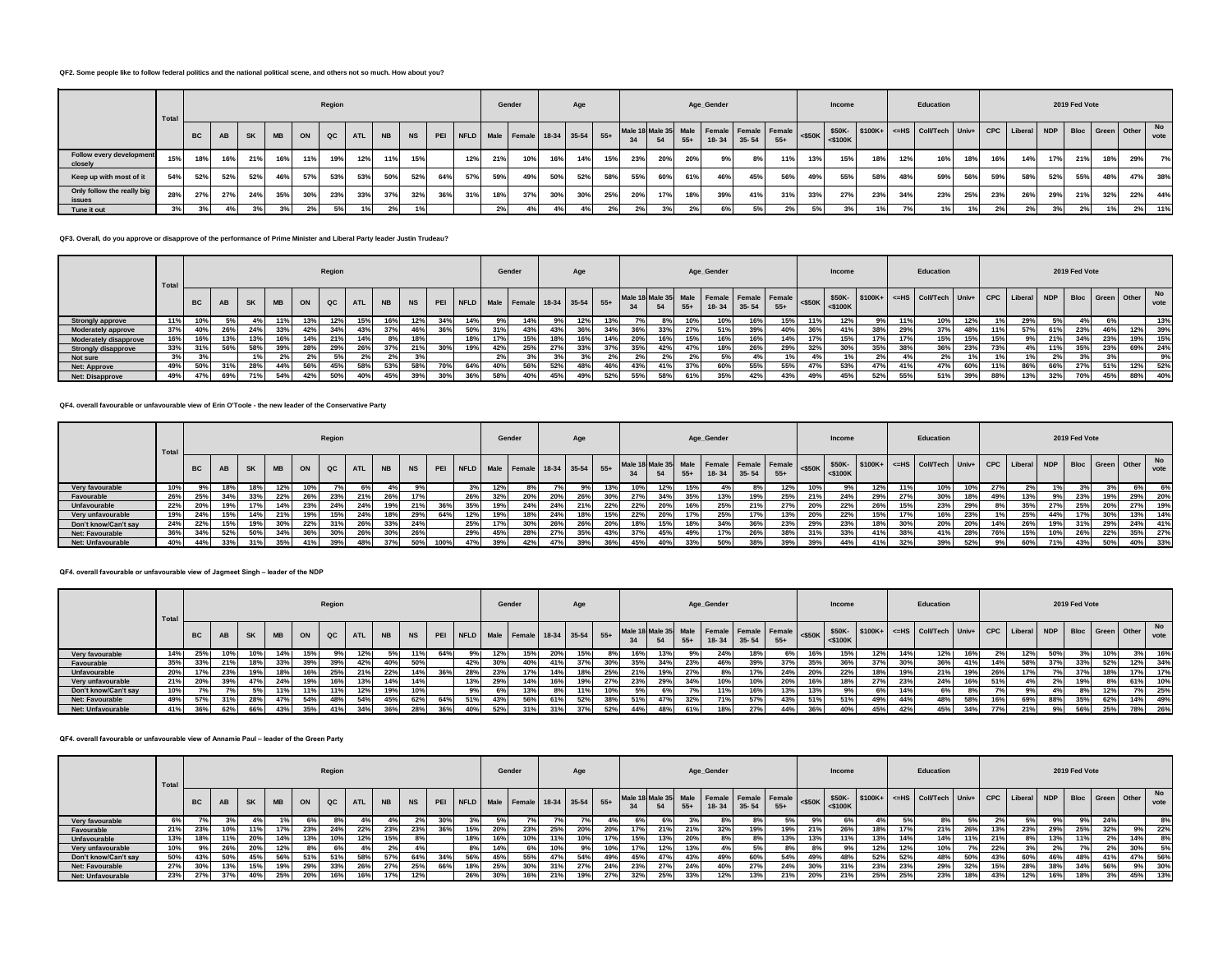# **QF4. overall favourable or unfavourable view of Yves-Francois Blanchet – leader of the Bloc Quebecois**

| <b>Sample Size</b><br>(Base: QC Only) | 400  |    |    |           |           |    | 400             |            |           |           |  | 185 | 201                              | 102 | 131 | 152   | 49  |                       | 731   |            | 68        | 79                                 | 1061         | 131           | 103           | 142 <sub>1</sub> | 141                   | 103 | 53  | 109         | 36         | 104           |     |                  | 63         |
|---------------------------------------|------|----|----|-----------|-----------|----|-----------------|------------|-----------|-----------|--|-----|----------------------------------|-----|-----|-------|-----|-----------------------|-------|------------|-----------|------------------------------------|--------------|---------------|---------------|------------------|-----------------------|-----|-----|-------------|------------|---------------|-----|------------------|------------|
|                                       | Tota |    |    |           |           |    | Region          |            |           |           |  |     | Gender                           |     | Age |       |     |                       |       | Age_Gender |           |                                    |              | Income        |               |                  | Education             |     |     |             |            | 2019 Fed Vote |     |                  |            |
|                                       |      | BC | AB | <b>SK</b> | <b>MB</b> | ON | QC              | <b>ATL</b> | <b>NB</b> | <b>NS</b> |  |     | PEI NFLD Male Female 18-34 35-54 |     |     | $55+$ | 34  | Male 18 Male 35<br>54 | $55+$ | $18 - 34$  | $35 - 54$ | Male Female Female Female<br>$55+$ | $\leq$ \$50K | $<$ \$100 $K$ | \$50K-\$100K+ |                  | <= HS Coll/Tech Univ+ |     |     | CPC Liberal | <b>NDP</b> |               |     | Bloc Green Other | No<br>vote |
| Very favourable                       | 22%  |    |    |           |           |    | 22%             |            |           |           |  | 23% | 20%                              | 17% | 16% | 30%   | 18% | 19%                   | 31%   |            | 13%       | 29%                                | 23%          | 21%           | 24%           | 19%              | 20%                   | 28% |     | 11%         | 8%         | 52%           | 10% |                  | 15%        |
| Favourable                            | 35%  |    |    |           |           |    | 35%             |            |           |           |  | 38% | 32%                              | 31% | 37% | 37%   |     | 38%                   | 38°   | 24%        | 36%       | 35%                                | <b>27°</b>   | 41%           | 36%           | 33%              | 37%                   | 35% | 47% | 35%         | 29%        | 39%           | 24% | 15%              | 28%        |
| Unfavourable                          | 18%  |    |    |           |           |    | 189             |            |           |           |  | 16% | 19%                              | 18% | 15% | 20%   | 18% | 16%                   | 16%   |            | 13%       | 25%                                | 20%          | 16%           | 18%           |                  | 19%                   | 17% | 29% | 26%         | 21%        | 2%            | 11% | 35%              | 18%        |
| Very unfavourable                     | 13%  |    |    |           |           |    | 13%             |            |           |           |  | 14% | 13%                              | 14% | 16% | 10%   | 16% | 19%                   | 9%    | 13%        | 14%       | 11%                                | 10%          | 10%           | 17%           |                  | 14%                   | 18% | 10% | 21%         | 22%        |               | 32% | 35%              | 11%        |
| Don't know/Can't say                  | 12%  |    |    |           |           |    | 12%             |            |           |           |  | 8%  | 16%                              | 20% | 16% | 4%    | 10% |                       | -6%   | 29%        | 23%       | 1%1                                | 19%          | 12%           | 4%            | 22%              | 9%                    | 2%  |     | 8%          | 19%        |               | 23% | 16%              | 27%        |
| Net: Favourable                       | 57%  |    |    |           |           |    | 57%             |            |           |           |  | 62% | 52%                              | 48% | 53% | 66%   | 57% | 57%                   | 69%   | 40%        | 49%       | 64%                                | 51%          | 62%           | 61%           | 52%              | 57%                   | 63% | 54% | 46%         | 38%        | 91%           | 34% | 15%              | 43%        |
| Net: Unfavourable                     | 31%  |    |    |           |           |    | 31 <sup>°</sup> |            |           |           |  | 30% | 32%                              | 32% | 31% | 30%   | 33% | 35%                   | 25%   |            | 28%       | 35%                                | 30%          | 26%           | 35%           | 26%              | 34%                   | 35% | 39% | 46%         | 43%        | 2%            | 43% | 70%              | 30%        |

#### **QF5. If a federal election were held tomorrow, which party's candidate would you yourself be most likely to support?**

| <b>Sample Size</b>                             | 1602  | 203             | 151 | 122 | 125       | 449 | 400         |            | 53        |           |     | 33  | 769 | 833                          | 453 | 554 | 595   | 217 | 266                        | 28    | 235        | 288       | 310                           | 411        | 512     | 494 | 607 | 522                                              | 472 | 48  | 449   | 225        | 104           |     | 34               | 209        |
|------------------------------------------------|-------|-----------------|-----|-----|-----------|-----|-------------|------------|-----------|-----------|-----|-----|-----|------------------------------|-----|-----|-------|-----|----------------------------|-------|------------|-----------|-------------------------------|------------|---------|-----|-----|--------------------------------------------------|-----|-----|-------|------------|---------------|-----|------------------|------------|
|                                                | Total |                 |     |     |           |     | Region      |            |           |           |     |     |     | Gender                       |     | Age |       |     |                            |       | Age_Gender |           |                               |            | Income  |     |     | Education                                        |     |     |       |            | 2019 Fed Vote |     |                  |            |
|                                                |       | <b>BC</b>       | AB  | SK  | <b>MB</b> | ON  | $_{\rm QC}$ | <b>ATL</b> | <b>NB</b> | <b>NS</b> | PEI |     |     | NFLD Male Female 18-34 35-54 |     |     | $55+$ | 34  | Male 18 Male 35 Male<br>54 | $55+$ | $18 - 34$  | $35 - 54$ | Female Female Female<br>$55+$ | $\leq$ 50K | <\$100K |     |     | \$50K- \$100K+ <= HS Coll/Tech Univ+ CPC Liberal |     |     |       | <b>NDP</b> |               |     | Bloc Green Other | No<br>vote |
| <b>Conservative Party of</b><br>Canada         | 30%   | 319             | 53% | 58% | 38%       | 30% | 16%         | 23%        | 35%       | 22%       |     | 15% | 39% | 22%                          | 22% | 30% | 36%   | 35% | 38%                        | 43%   | 11%        | 22%       | 29%                           | 25%        | 28%     | 36% | 33% | 34%                                              | 22% | 82% | 4%    | 4%         | 7%            | 8%  | 32%              | 13%        |
| <b>Liberal Party of Canada</b>                 | 27%   | 22%             | 14% | 10% | 23%       | 33% | 28%         | 35%        | 32%       | 33%       | 34% | 45% | 23% | 32%                          | 26% | 26% | 29%   | 20% | 24%                        | 23%   | 319        | 29%       | 35%                           | 22%        | 30%     | 27% | 22% | 25%                                              | 36% | 2%  | 72%   | 10%        |               | 14% | 9%               | 26%        |
| <b>New Democratic Party of</b><br>Canada [NDP] | 15%   | 25%             | 13% | 16% | 19%       | 17% | 9%          | 13%        | 5%        | 15%       | 30% | 14% | 14% | 17%                          | 25% | 16% | 7%    | 21% | 14%                        | 8%    | 29%        | 18%       | 6%                            | 21%        | 17%     | 13% | 14% | 15%                                              | 17% | 2%  | 9%    | 70% i      | 5%            | 70  |                  | 13%        |
| <b>Bloc Québécois</b>                          | 6%    |                 |     |     |           |     | 25%         |            |           |           |     |     | 6%  | 6%                           | 6%  | 5%  | 7%    | EO/ | 5%                         | 8%    | 6%         | 5%        | 6%                            |            | 6% 1    | 5%  |     | 6%                                               |     |     | 1%    | ۱%         | 72%           |     |                  | 4%         |
| <b>Green Party of Canada</b>                   | 4%    | 5%              | 1%  |     | 2%        |     |             |            | 4%        | 9%        | 36% |     | 4%  |                              | 5%  | 3%  |       |     |                            | 4%    | 5%         |           | 2%                            |            | 4%      | 3%  |     | 4%                                               |     |     | $*9/$ |            |               | 47% |                  | 4%         |
| <b>Other Party/Independent</b>                 | 2%    |                 | 5%  |     | 3%        | 2%  |             | 2%         |           |           |     |     | 3%  |                              |     |     | 1%    | 201 |                            | 2%    |            |           | 40 <sub>i</sub>               |            | 2%      | 3%  |     | 3%                                               | 2%  |     |       |            | 1%            | 20I | 40%              |            |
| <b>Undecided /Don't know</b>                   | 12%   | 14 <sup>°</sup> | 12% |     | 14%       | 12% | 12%         | 16%        | 16%       | 17%       |     | 19% | 9%  | 16%                          | 11% | 13% | 13%   | 8%  | 10%                        | 9%    | 14%        | 16%       | 17%                           | 15%        | 11%     | 12% | 13% | 10%                                              | 15% | 6%  | 14%   |            | 7%            | 22% | 15%              | 24%        |
| Rather not say                                 | 2%    | 2%              | 1%  |     | 1%        | 2%  | 2%          | 3%         | 4%        | 3%        |     | 3%  | 2%  | 2%                           |     |     | 3%    | 101 |                            | 3%    |            |           |                               | 2%         | 1%      | 1%  |     | 1%                                               |     | 2%  |       |            | 1%            |     |                  | 7%         |
| Will not vote                                  | 1%    | 2%              | 1%  |     |           |     | 3%          |            |           |           |     |     | 1%  | 2%                           | 2%  | 2%  | $*$ % | 2%  |                            | 1%    | 2%         | 3%        |                               | 2%         | 1%      | 1%  | 2%  | 1%                                               | 401 |     |       | $+0I$      |               |     | 5%               | 9%         |

## **QF5/QF6. Support + leaners**

|                                         | Total |     | Region<br>QC<br><b>SK</b><br><b>MB</b><br>ON<br><b>NB</b><br><b>NS</b><br>PEI<br>NFLD Male Female 18-34 35-54<br>AB<br><b>ATL</b><br>59%<br>55%<br>41%<br>26%<br>22%<br>31%<br>16%<br>37%<br>24% |     |     |     |     |                |     |     |     |     |     | Gender |     | Age |       |     |     |       | Age_Gender     |           |                                                            |           | Income               |     |     | Education                                 |     |     |                    |            | 2019 Fed Vote |             |     |            |
|-----------------------------------------|-------|-----|--------------------------------------------------------------------------------------------------------------------------------------------------------------------------------------------------|-----|-----|-----|-----|----------------|-----|-----|-----|-----|-----|--------|-----|-----|-------|-----|-----|-------|----------------|-----------|------------------------------------------------------------|-----------|----------------------|-----|-----|-------------------------------------------|-----|-----|--------------------|------------|---------------|-------------|-----|------------|
|                                         |       | BC  |                                                                                                                                                                                                  |     |     |     |     |                |     |     |     |     |     |        |     |     | $55+$ | 34  | 54  | $55+$ | $18 - 34$      | $35 - 54$ | Male 18 Male 35 Male   Female   Female   Female  <br>$55+$ | $<$ \$50K | \$50K-<br>$<$ \$100K |     |     | \$100K+ <= HS Coll/Tech Univ+ CPC Liberal |     |     |                    | <b>NDP</b> | <b>Bloc</b>   | Green Other |     | No<br>vote |
| <b>Conservative Party of</b><br>Canada  | 31%   | 35% |                                                                                                                                                                                                  |     |     |     |     |                |     |     |     |     | 41% | 23%    | 23% | 31% | 38%   | 35% | 40% | 45%   | 12%            | 23%       | 32%                                                        | 27%       | 29%                  | 37% | 35% | 35%                                       | 23% | 85% | 5%                 | 4%         | 8%            | 10%         | 32% | 16%        |
| <b>Liberal Party of Canada</b>          | 33%   | 27% | 21%                                                                                                                                                                                              | 11% | 27% | 39% | 32% | 45%            | 41% | 44% | 34% | 55% | 26% | 40%    | 31% | 31% | 36%   | 22% | 26% | 28%   | 40%            | 36%       | 43%                                                        | 29%       | 35%                  | 34% | 28% | 30%                                       | 44% | 5%  | 81%                | 13%        | 8%            | 19%         | 14% | 38%        |
| New Democratic Party of<br>Canada [NDP] | 17%   | 26% | 15%                                                                                                                                                                                              | 17% | 22% | 18% | 10% | 13%            | 5%  | 16% | 30% | 14% | 14% | 19%    | 27% | 18% | 8%    | 21% | 15% | 8%    | 32%            | 22%       | 7%                                                         | 22%       | 18%                  | 14% | 15% | 16%                                       | 19% | 2%  | 10%                | 75%        | 5%            | 8%          |     | 15%        |
| <b>Bloc Québécois</b>                   | 7%    |     |                                                                                                                                                                                                  |     |     |     | 27% |                |     |     |     |     | 7%  | 6%     | 6%  | 6%  |       | 6%  | 6%  | 8%    | 6%             | 5%.       | 8%                                                         | 70        | 6%                   | 6%  |     | 7%                                        | 5%  | 1%  | 1%                 | 2%         | <b>77%</b>    | 2%          |     | 5%         |
| <b>Green Party of Canada</b>            | 5%    | 6%  | 2%                                                                                                                                                                                               | 2%  | 2%  | 5%  | 5%  | 9%             | 6%  | 10% | 36% | 3%  | 5%  | 4%     | 6%  | 4%  | 4%    | 6%  | 5%  | 5%    | E <sub>0</sub> | 4%        | 3%                                                         | 6%        | 5%                   | 3%  | 5%  | 4%                                        | 4%  | 1%  | $*$ <sup>o</sup> / | 3%         |               | 54%         |     | 6%         |
| <b>Other Party/Independent</b>          | 2%    |     | E0/                                                                                                                                                                                              | 5%  | 3%  | 2%  |     | 2 <sup>o</sup> |     | 1%  |     |     |     |        | æ.  | 3%  | 1%1   | 3%  |     | 2%    | 1%             |           |                                                            |           | 2%                   | 3%  |     | 3%                                        | 2%  | 3%  |                    |            | 10/           | 2%          | 45% |            |
| <b>Undecided /Don't know</b>            | 3%    | 2%  |                                                                                                                                                                                                  | 3%  | 4%  | 2%  |     | 3%             | 5%  | 3%  |     | 3%  | 3%  | 3%     | 2%  | 3%  | 3%    | 3%  |     | 3%    | 2%             | 3%        | 20                                                         | 4%        | 3%1                  | 1%  | 3%  | 3%                                        | 2%  | 2%  | 3%                 | 2%         | 2%            | 5%          |     | 6%         |
| Rather not say                          | 1%    |     |                                                                                                                                                                                                  | 2%  |     | 2%  |     | 2%             | 2%  | 1%  |     | 3%  |     | 2%     |     |     | 2%    |     |     |       |                |           |                                                            |           | $1\%$                | 1%  |     | 2%                                        |     |     |                    |            |               |             |     | 6%         |
| Will not vote                           | 2%    | 2%  |                                                                                                                                                                                                  |     |     |     |     |                |     |     |     |     |     | 2%     |     |     |       | 2%  |     |       |                |           |                                                            |           | $1\%$                | 1%  | 3%  | ι%                                        |     |     |                    |            |               |             | 8%  | 9%         |

#### **QF5/QF6. [Decided voters] Support + leaners**

| <b>Sample Size</b><br>(Base: Decided voters)   | 1510  | 192       | 14  | 114       | 120       | 423 | 367         | 143        |           |           |     | 31  | 732 | 778                                  | 427 | 519 | 563 | 204 | 255 | 273   | 223        | 264       | 290                                                        | 380       | 490        | 480 | 561 | 494                                                  | 454 | 471 | 436 | 217 | 102           | 88  | 31          | 164               |
|------------------------------------------------|-------|-----------|-----|-----------|-----------|-----|-------------|------------|-----------|-----------|-----|-----|-----|--------------------------------------|-----|-----|-----|-----|-----|-------|------------|-----------|------------------------------------------------------------|-----------|------------|-----|-----|------------------------------------------------------|-----|-----|-----|-----|---------------|-----|-------------|-------------------|
|                                                | Total |           |     |           |           |     | Region      |            |           |           |     |     |     | Gender                               |     | Age |     |     |     |       | Age_Gender |           |                                                            |           | Income     |     |     | Education                                            |     |     |     |     | 2019 Fed Vote |     |             |                   |
|                                                |       | <b>BC</b> | AB  | <b>SK</b> | <b>MB</b> | ON  | $_{\rm QC}$ | <b>ATL</b> | <b>NB</b> | <b>NS</b> |     |     |     | PEI NFLD Male Female 18-34 35-54 55+ |     |     |     | 34  | 54  | $55+$ | 18-34      | $35 - 54$ | Male 18 Male 35 Male   Female   Female   Female  <br>$55+$ | $<$ \$50K | $<$ \$100K |     |     | \$50K- \$100K+ <= HS Coll/Tech Univ+ CPC Liberal NDP |     |     |     |     | <b>Bloc</b>   |     | Green Other | <b>No</b><br>vote |
| <b>Conservative Party of</b><br>Canada         | 33%   | 37%       | 56% | 63%       | 43%       | 33% | 18%         | 28%        | 40%       | 25%       |     | 23% | 43% | 25%                                  | 24% | 33% | 40% | 37% | 42% | 47%   | 12%        | 25%       | 34%                                                        | 29%       | 30%        | 39% | 38% | 37%                                                  | 24% | 88% | 5%  | 4%  | 8%            | 10% | 34%         | 20%               |
| <b>Liberal Party of Canada</b>                 | 35%   | 28%       | 21% | 12%       | 29%       | 41% | 35%         | 47%        | 44%       | 46%       | 34% | 58% | 27% | 42%                                  | 33% | 33% | 38% | 24% | 28% | 29%   | 42%        | 39%       | 46%                                                        | 31%       | 37%        | 35% | 30% | 31%                                                  | 46% | 5%  | 84% | 13% | 8%            | 20% | 16%         | 48%               |
| <b>New Democratic Party of</b><br>Canada [NDP] | 18%   | 28%       | 15% | 18%       | 23%       | 20% | 11%         | 14%        | 6%        | 17%       | 30% | 15% | 15% | 21%                                  | 28% | 20% | 8%  | 23% | 15% |       | 34%        | 24%       | 8%                                                         | 24%       | 19%        | 14% | 17% | 17%                                                  | 20% | 2%  | 10% | 78% | 5%            | 9%  | 4%          | 19%               |
| <b>Bloc Québécois</b>                          | 7%    |           |     |           |           |     | 30%         |            |           |           |     |     | 7%  |                                      | 6%  | 6%  |     |     |     | 8%    | 6%         | 6%        | 8%                                                         | 8%        |            | 6%  | 9%  | 7%                                                   | 5%  | 1%  | 1%  | 2%  | 78%           | 2%  |             | 6%                |
| <b>Green Party of Canada</b>                   | 5%    |           | 2%  | 2%1       | 2%        | 5%  | 5%          | 9%         | 6%        | 10%       | 36% | 3%  | 6%  |                                      | 6%  | 5%  | 4%  |     |     | 5%    | 6%         | 5%        | 3%                                                         |           | 6%         | 3%  | 6%  | 5%                                                   | 4%  |     |     |     |               | 57% |             | 8%                |
| <b>Other Party/Independent</b>                 | 2%    |           |     |           |           | 2%  |             | 2%         |           | 2%        |     |     | 20  |                                      | 2%  |     | 1%  |     |     |       |            | 2%        |                                                            |           |            | 3%  | 2%  | 3%                                                   | 2%  | 3%  |     |     |               | 2%  | 48%         |                   |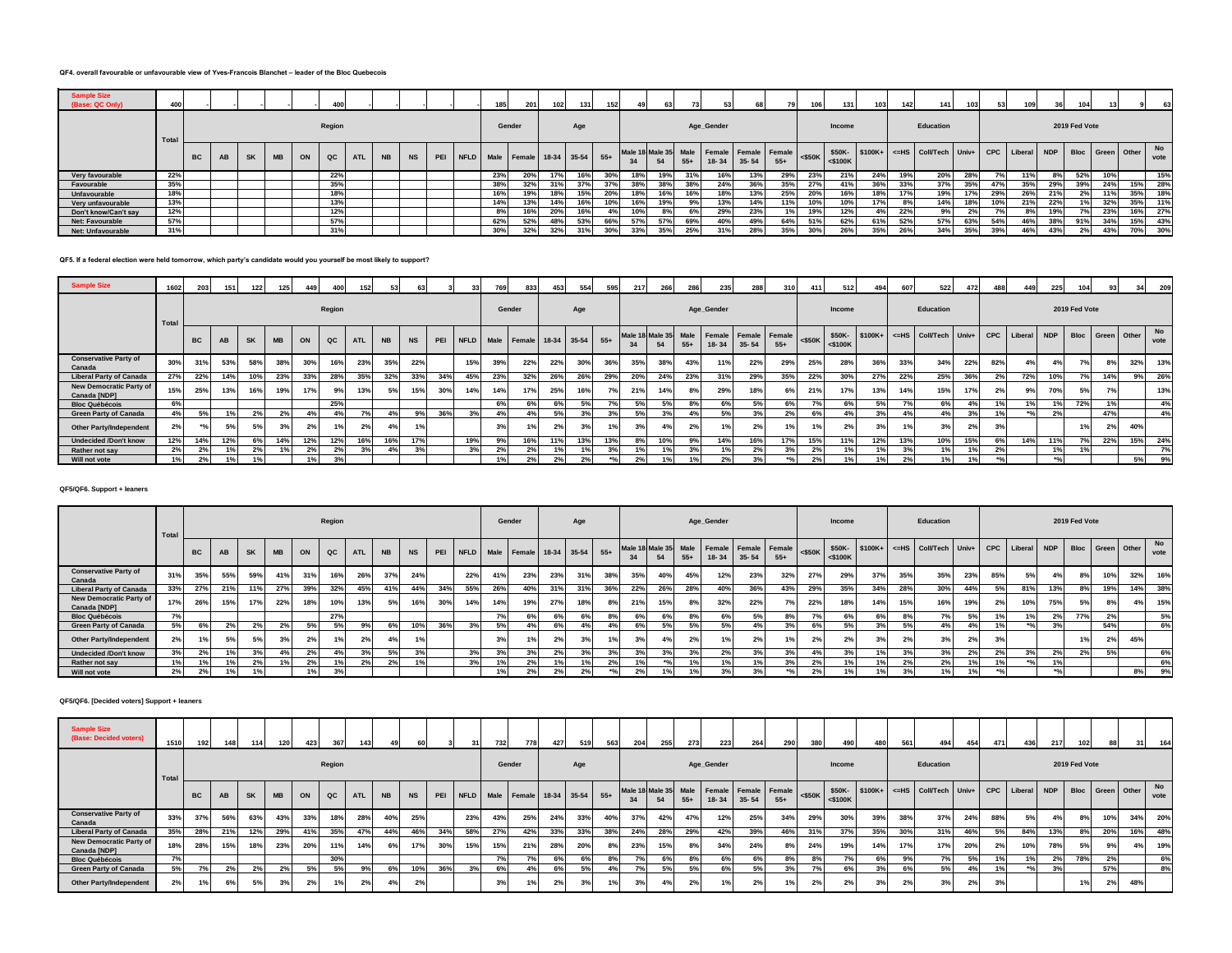#### **QF7. How committed are you to that party choice?**

| <b>Sample Size</b><br>(Base: Named a party in<br>vote intent)                         | 1464  |           | 143 | 112       | 116       | 409 | 355           |            |           |           |      |     | 716    |                  | 420         | 503 | 541   | 200 | 253                        | 263        | 219             | 250       | <b>2791</b>            | 368       |                      |          | 542       | 482              | 441   | 463        | 426         | 211           |             |             |     |            |
|---------------------------------------------------------------------------------------|-------|-----------|-----|-----------|-----------|-----|---------------|------------|-----------|-----------|------|-----|--------|------------------|-------------|-----|-------|-----|----------------------------|------------|-----------------|-----------|------------------------|-----------|----------------------|----------|-----------|------------------|-------|------------|-------------|---------------|-------------|-------------|-----|------------|
|                                                                                       | Total | Region    |     |           |           |     |               |            |           |           |      |     | Gender |                  | Age         |     |       |     |                            | Age_Gender |                 |           |                        | Income    |                      |          | Education |                  |       |            |             | 2019 Fed Vote |             |             |     |            |
|                                                                                       |       | <b>BC</b> | AB  | <b>SK</b> | <b>MB</b> | ON  | $_{\alpha c}$ | <b>ATL</b> | <b>NB</b> | <b>NS</b> | PEI  |     |        | NFLD Male Female | 18-34 35-54 |     | $55+$ |     | Male 18-Male 35 Male<br>54 | $55+$      | Female<br>18-34 | $35 - 54$ | Female Female<br>$55+$ | $<$ \$50K | \$50K-<br>$<$ \$100K | $$100K+$ | $<$ $-HS$ | <b>Coll/Tech</b> | Univ+ | <b>CPC</b> | Liberal NDP |               | <b>Bloc</b> | Green Other |     | No<br>vote |
| Very committed - you'll<br>definitely stick with them<br>to the next election         | 40%   | 41%       | 53% | 53%       | 47%       | 38% | 35%           | 37%        | 40%       | 32%       | 66%  | 34% | 45%    | 36%              | 31%         | 41% | 46%   | 38% | 43%                        | 51%        | 24%             | 38%       | 42%                    | 40%       | 37%                  | 43%      | 44%       | 40%              | 35%   | 57%        | 30%         | 38%           | 40%         | 27%         | 49% | 25%        |
| <b>Fairly committed</b>                                                               | 42%   | 40%       | 30% | 35%       | 35%       | 47% | 43%           | 35%        | 40%       | 30%       | 34%  | 39% | 37%    | 46%              | 44%         | 42% | 40%   | 41% | 37%                        | 34%        | 47%             | 46%       | 45%                    | 43%       | 43%                  | 38%      | 39%       | 44%              | 43%   | 33%        | 49%         | 44%           | 42%         | 43%         | 33% | 44%        |
| Not very committed                                                                    | 13%   | 16%       | 12% | 6%        | 13%       | 10% | 15%           | 22%        | 20%       | 26%       |      | 24% | 14%    | 12%              | 17%         | 13% | 10%   | 16% | 16%                        | 11%        | 19%             | 9%        | 9%                     | 12%       | 14%                  | 14%      | 11%       | 13%              | 16%   | 7%         | 15%         | 14%           | 15%         | 21%         | 12% | 18%        |
| Not committed at all -<br>you could easily switch<br>your support to another<br>party | 5%    | 3%        | 5%  | 6%        | 5%        | 5%  | 7%            | 6%         |           | 12%       |      | 4%  | 4%     | 6%               | 8%          | 5%  | 4%    | 5%  | 3%                         | 5%         | 10%             | 6%        | 4%                     | 5%        | 5%                   | 5%       | 6%        | 3%               | 6%    | 3%         | 5% b        | 5%            | 3%          | 9%          | 5%  | 13%        |
| Net: committed                                                                        | 82%   | 81%       | 83% | 88%       | 82%       | 85% | 78%           | 72%        | 80%       | 62%       | 100% | 72% | 82%    | 82%              | 75%         | 83% | 86%   | 79% | 81%                        | 85%        | 71%             | 85%       | 87%                    | 83%       | 80%                  | 81%      | 83%       | 84%              | 78%   | 90%        | 80%         | 82%           | 82%         | 70%         | 83% | 69%        |
| Net: Not committed                                                                    | 18%   | 19%       | 17% | 12%       | 18%       | 15% | 22%           | 28%        | 20%       | 38%       |      | 28% | 18%    | 18%              | 25%         | 17% | 14%   | 21% | 19%                        | 15%        | 29%             | 15%       | 13%                    | 17%       | 20%                  | 19%      | 17%       | 16%              | 22%   | 10%        | 20%         | 18%           | 18%         | 30%         |     | 31%        |

#### **QF8. If you had to choose, which party would be your second choice?**

|                                                | Total |                 |     |           |           |      | Region |            |           |           |     |            |                | Gender                               |     | Age |     |     |     |       | Age_Gender |                                                                  |       |           | Income     |     |     | Education                                            |     |     |     |     | 2019 Fed Vote |                  |     |            |
|------------------------------------------------|-------|-----------------|-----|-----------|-----------|------|--------|------------|-----------|-----------|-----|------------|----------------|--------------------------------------|-----|-----|-----|-----|-----|-------|------------|------------------------------------------------------------------|-------|-----------|------------|-----|-----|------------------------------------------------------|-----|-----|-----|-----|---------------|------------------|-----|------------|
|                                                |       | <b>BC</b>       | AB  | <b>SK</b> | <b>MB</b> | ON   | QC     | <b>ATL</b> | <b>NB</b> | <b>NS</b> |     |            |                | PEI NFLD Male Female 18-34 35-54 55+ |     |     |     | 34  | 54  | $55+$ |            | Male 18 Male 35 Male   Female   Female   Female<br>$18-34$ 35-54 | $55+$ | $<$ \$50K | $<$ \$100K |     |     | \$50K- \$100K+ <= HS Coll/Tech Univ+ CPC Liberal NDP |     |     |     |     |               | Bloc Green Other |     | No<br>vote |
| <b>Conservative Party of</b><br>Canada         | 8%    |                 | 6%  | 8%        | 6%        | 8%   | 9%     | 10%        | 11%       | 5%        |     | 23%        | 7 <sup>o</sup> |                                      | 7%1 | 8%  | 9%  |     | 9%  | 7%    |            |                                                                  | 11%   | 5%        |            | 9%  | 8%  | 9%                                                   | 7%  | 4%  |     | 4%  | 17%           | 6%               | 19% | 10%        |
| <b>Liberal Party of Canada</b>                 | 16%   | 22%             | 10% | 19%       | 18%       | 17%  | 13%    | 15%        | 9%        | 21%       |     | 17%        | 13%            | 19%                                  | 19% | 17% | 13% | 17% | 12% | 11%   | 20%        | 22%                                                              | 15%   | 17%       | 19%        | 14% | 13% | 15%                                                  | 21% | 8%  | 15% | 36% | 11%           | 17%              | 6%  | 16%        |
| <b>New Democratic Party of</b><br>Canada [NDP] | 26%   | 27%             | 14% | 11%       | 24%       | 30%  | 24%    | 30%        | 30%       | 31%       | 34% | <b>28%</b> | 22%            | 29%                                  | 30% | 25% | 22% | 26% | 21% | 21%   | 35%        | 29%                                                              | 23%   | 25%       | 27%        | 26% | 22% | 24%                                                  | 32% | 13% | 47% | 15% | 15%           | 30%              | 7%1 | 27%        |
| <b>Bloc Québécois</b>                          |       |                 |     |           |           |      | 17%    |            |           |           |     |            | 59             | 3%                                   | 3%  |     | 6%  |     |     |       | 2%         |                                                                  | 5%    |           |            |     |     | 5%                                                   |     | 20I | 50/ | 20I | 15%           | 2%               |     | 2%         |
| <b>Green Party of Canada</b>                   | 14%   | 19%             | 9%  |           | 15%       | 15%  | 12%    | 19%        | 27%       | 18%       | 30% | 6%         | 14%            | 15%                                  | 20% | 12% | 12% | 17% | 13% | 13%   | 23%        |                                                                  | 11%   | 19%       | 14%        | 12% | 15% | 13%                                                  | 15% | 10% | 10% | 28% | 19%           | 20%              |     | 17%        |
| <b>Other Party/Independent</b>                 | 9%    | 10 <sup>%</sup> | 23% | 14%       | 11%       | 8% 1 | 4%     |            | 12%       | 11%       |     |            | 14%            |                                      | 9%  | 11% | 8%  | 15% | 18% | 11%   |            | 5%1                                                              |       |           | 10%        | 11% | 12% | 12%                                                  | 4%  | 22% |     |     |               | 6%               | 39% | 4%         |
| No second choice/Can't<br>say                  | 23%   | 18%             | 38% | 41%       | 25%       | 21%  | 21%    | 18%        | 11%       | 14%       | 36% | 27%        | 24%            | 21%                                  | 12% | 23% | 31% | 16% | 24% | 31%   | 10%        | 22%                                                              | 30%   | 23%       | 18%        | 23% | 27% | 22%                                                  | 18% | 40% | 12% | 10% | 21%           | 19%              | 16% | 24%        |

## **QF9. Suppose it starts to really look like the Conservative Party and their new leader [Erin O'Toole] could win the next federal election. how likely is it that you would change your mind ?**

| <b>Sample Size</b><br>(Base: Did NOT select<br><b>CPC/LPC</b> in vote intent) | 617  |           |     |           | 44        | 154 | 226    | 51         |           | 24        |     |     | 275 | 342                          | 217 | 223 | 177   | 96  |     |       | 121                                        | 132       | 90                     |           | 200                  | 157      | 248 | 196             | 173   | 59         | 73      | 193 | 87            |             | 19  |            |
|-------------------------------------------------------------------------------|------|-----------|-----|-----------|-----------|-----|--------|------------|-----------|-----------|-----|-----|-----|------------------------------|-----|-----|-------|-----|-----|-------|--------------------------------------------|-----------|------------------------|-----------|----------------------|----------|-----|-----------------|-------|------------|---------|-----|---------------|-------------|-----|------------|
|                                                                               | Tota |           |     |           |           |     | Region |            |           |           |     |     |     | Gender                       |     | Age |       |     |     |       | Age_Gender                                 |           |                        |           | Income               |          |     | Education       |       |            |         |     | 2019 Fed Vote |             |     |            |
|                                                                               |      | <b>BC</b> | AB  | <b>SK</b> | <b>MB</b> | ON  | QC     | <b>ATL</b> | <b>NB</b> | <b>NS</b> | PEI |     |     | NFLD Male Female 18-34 35-54 |     |     | $55+$ | 34  | 54  | $55+$ | Male 18 Male 35 Male   Female<br>$18 - 34$ | $35 - 54$ | Female Female<br>$55+$ | $<$ \$50K | \$50K-<br>$<$ \$100K | $$100K+$ |     | <= HS Coll/Tech | Univ+ | <b>CPC</b> | Liberal | NDP | <b>Bloc</b>   | Green Other |     | No<br>vote |
| Not at all likely - no way<br>you'd support the Liberals                      | 26%  | 14%       | 29% | 32%       | 17%       | 22% | 37%    | 20%        | 13%       | 18%       | 54% | 11% | 31% | 22%                          | 26% | 24% | 30%   | 29% | 30% | 36%   | 23%                                        | 20%       | 24%                    | 28%       | 24%                  | 26%      | 27% | 31%             | 19%   | 52%        | 3%      | 16% | 46%           | 31%         | 70% | 20%        |
| Unlikely                                                                      | 28%  | 22%       | 35% | 28%       | 30%       | 25% | 32%    | 23%        | 14%       | 23%       |     | 55% | 29% | 27%                          | 27% | 27% | 30%   | 29% | 25% | 31%   | 24%                                        | 29%       | 29%                    | 22%       | 32%                  | 29%      | 34% | 25%             | 23%   | 33%        | 12%     | 25% | 32%           | 31%         | 17% | 37%        |
| A possibility                                                                 | 30%  | 42%       | 14% | 20%       | 33%       | 28% | 27%    | 42%        | 50%       | 44%       | 46% | 23% | 30% | 30%                          | 29% | 319 | 29%   | 29% | 33% | 26%   | 28%                                        | 29%       | 33%                    | 34%       | 27%                  | 27%      | 26% | 32%             | 32%   | 15%        | 56%     | 28% | 23%           | 30%         | 13% | 30%        |
| Likely you'd switch -<br>anything to keep the<br><b>Conservatives out</b>     | 16%  | 23%       | 23% | 20%       | 20%       | 24% | 4%     | 15%        | 23%       | 15%       |     | 11% | 10% | 21%                          | 19% | 18% | 11%   | 12% | 12% | 7%    | 25%                                        | 23%       | 14%                    | 17%       | 16%                  | 18%      | 13% | 12%             | 26%   |            | 29%     | 31% |               | 8%          |     | 13%        |
| Net: Not at all/ unlikely                                                     | 54%  | 36%       | 63% | 60%       | 47%       | 47% | 68%    | 43%        | 27%       | 41%       | 54% | 66% | 60% | 49%                          | 52% | 51% | 60%   | 59% | 55% | 67%   | 47%                                        | 49%       | 53%                    | 50%       | 56%                  | 55%      | 61% | 56%             | 42%   | 85%        | 16%     | 41% | 77%           | 62%         | 87% | 57%        |
| Net: A possibility likely to<br>switch                                        | 46%  | 64%       | 37% | 40%       | 53%       | 53% | 32%    | 57%        | 73%       | 59%       | 46% | 34% | 40% | 51%                          | 48% | 49% | 40%   | 41% | 45% | 33%   | 53%                                        | 51%       | 47%                    | 50%       | 44%                  | 45%      | 39% | 44%             | 58%   | 15%        | 84%     | 59% | 23%           | 38%         | 13% | 43%        |